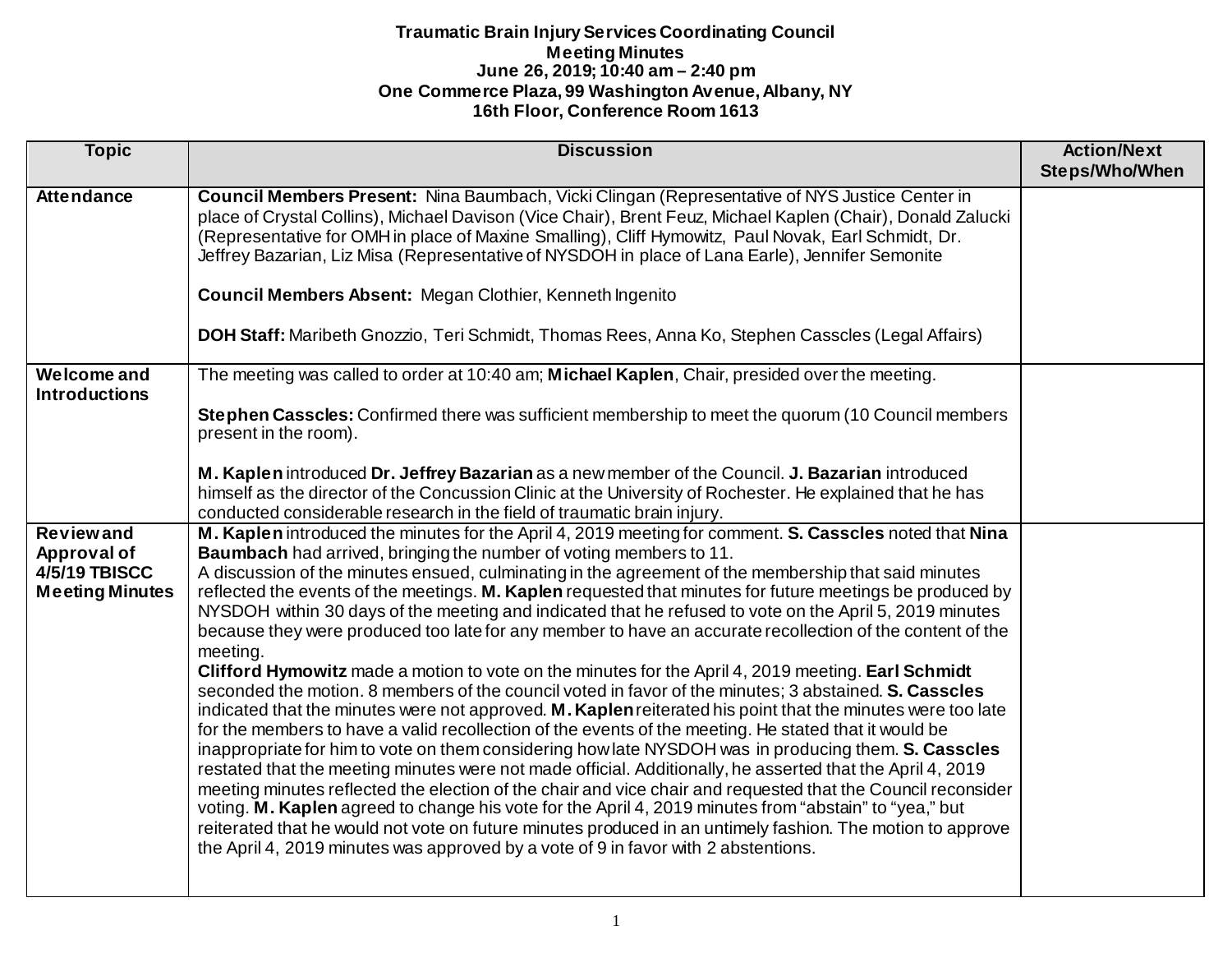|                      | <b>TULIT TOOT, CONTEINS ROOM TOTS</b>                                                                          |  |
|----------------------|----------------------------------------------------------------------------------------------------------------|--|
| <b>BIANYS</b>        | Christina Bolton, BIANYS, presented on the organization's legislative agenda, achievements, and their          |  |
| Legislative and      | initiative, "Return-to-Play."                                                                                  |  |
| <b>Public Policy</b> |                                                                                                                |  |
| Agenda, "Return-     | BIANYS PowerPoint presentation was disseminated to the TBISCC membership and public attendees.                 |  |
| to-Learn"            |                                                                                                                |  |
|                      | Following the presentation, Eileen Reardon, BIANYS, posited that "Return-to-Play" is thoroughly ingrained      |  |
|                      | in school districts, but that "Return-to-Learn" needs reinforcement. She indicated that schools generally rely |  |
|                      | on their nurses, and that many districts do not have a nurse or share a nurse across many schools. C.          |  |
|                      | Bolton explained that BIANYS is trying to add to their statewide roundtables and is encouraging school         |  |
|                      | districts to consider sharing resources in order to implement post-brain injury protocols. M. Kaplen           |  |
|                      | suggested that BIANYS invite a representative from the TBISCC to participate in their discussions.             |  |
|                      | A discussion about payment for baseline testing for all children ensued. C. Bolton indicated that the          |  |
|                      | Plattsburgh School District tests all children's baseline functioning. M. Kaplen pointed out that these tests  |  |
|                      | are not covered preventively. Dr. Bazarian shared that he conducts baseline testing as a follow-up             |  |
|                      | because it is not covered by insurance before an injury occurs. M. Kaplen indicated that he believes the       |  |
|                      |                                                                                                                |  |
|                      | committee and NYSDOH should work to designate baseline testing as a preventive medical procedure so            |  |
|                      | that it is covered by insurance and that re-testing after a concussion should also be covered. Dr. Bazarian    |  |
|                      | informed the group that re-testing post-concussion is currently covered by insurance.                          |  |
|                      | C. Hymowitz posited that young people often self-identify as having a TBI, but are not appropriately           |  |
|                      | diagnosed or referred for services, causing difficulty for them later. He suggested that OPWDD should be       |  |
|                      | included in the conversation. Dr. Bazarian suggested that there could be barriers to implementation of         |  |
|                      | Return-to-Learn curriculum. He claimed that parents often take their kids to the emergency department of       |  |
|                      | their local hospital and that a representative from an ED might be able to illuminate the conversations        |  |
|                      | BIANYS is hosting.                                                                                             |  |
|                      | M. Kaplen brought up a question about the charge of the Council as it specifically relates to concussion       |  |
|                      | management. M. Gnozzio and S. Casscles clarified that there was an amendment to the Council                    |  |
|                      | legislation – specifically, subsection IV within the Council legislation. This allows the Council to convene a |  |
|                      | committee to produce reports on concussion management which would be presented back to the TBISCC.             |  |
|                      | M. Kaplen indicated that this item should be placed on the next meeting agenda for further discussion. S.      |  |
|                      | Casscles agreed to send the legislation to M. Kaplen. M. Davison shared that he was involved in a              |  |
|                      | concussion management initiative under a previous chair of the TBISCC. He reported that it was chaotic         |  |
|                      | and the committee stopped working on concussion management because they felt they did not have                 |  |
|                      | adequate expertise on the subject. M. Kaplen suggested contacting Dr. Hess, who had been involved in a         |  |
|                      | prior concussion management initiative with the TBISCC. E. Reardon indicated that BIANYS is open to            |  |
|                      | bringing all interested and appropriate parties into their initiatives.                                        |  |
|                      | P. Novak asked about work with parents and brain injury patients so that they know what to expect when         |  |
|                      | working with districts. C. Bolton shared that BIANYS works to educate parents and school districts in their    |  |
|                      | community outreach. P. Novak offered that many parents do not know what to expect or what they can ask         |  |
|                      | for in an IEP and that school districts are scattered in the appropriateness of their follow-up. Dr. Bazarian  |  |
|                      | indicated that there are checklists available for schools. M. Kaplen expressed that school districts cannot    |  |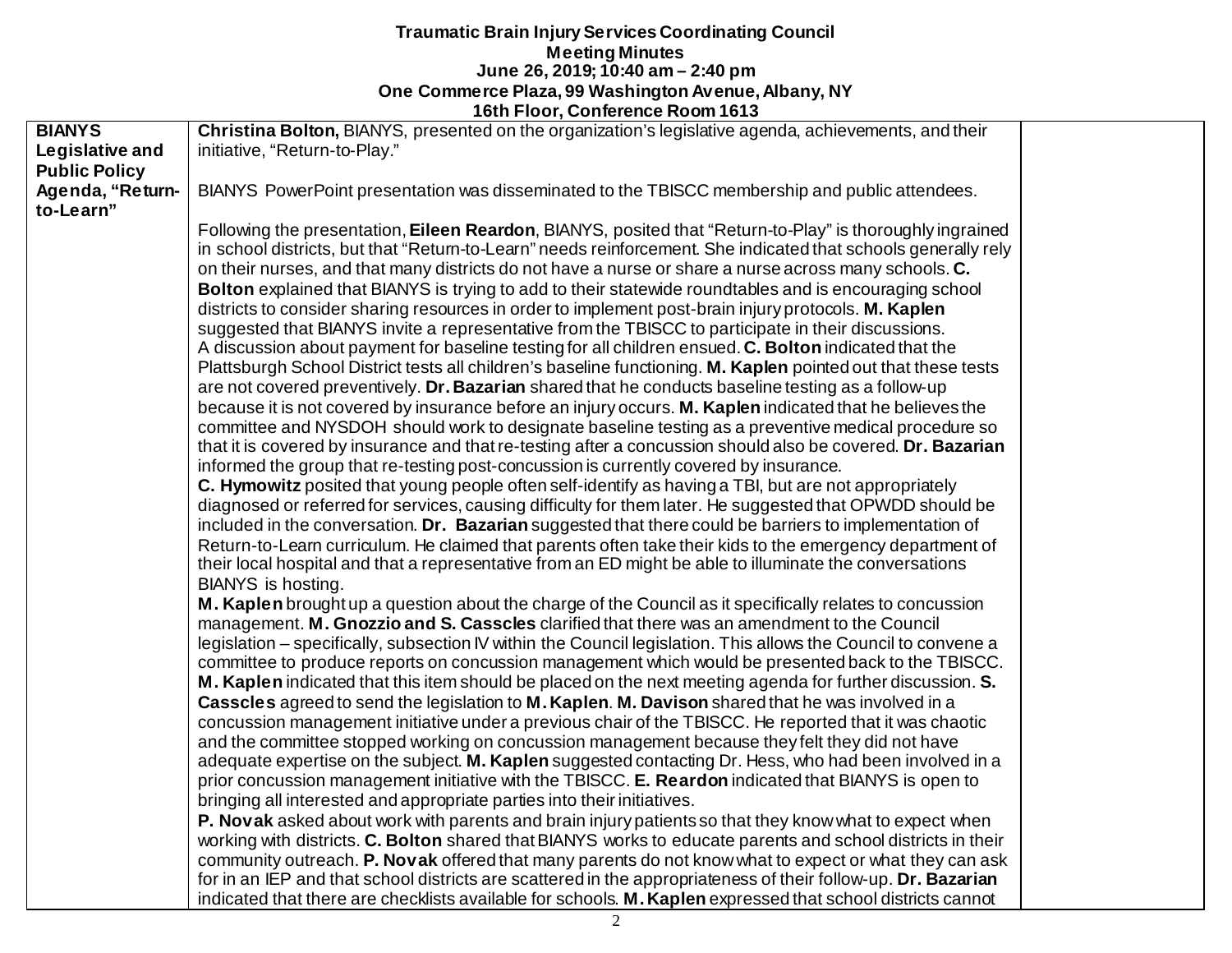|                        | <b>10011 1001, COMPLETICE ROOM</b> 1013                                                                                              |  |
|------------------------|--------------------------------------------------------------------------------------------------------------------------------------|--|
|                        | be counted on to advocate for students, as the services are expensive. Parents should be prepared to<br>advocate for their children. |  |
|                        |                                                                                                                                      |  |
| <b>Review/Update</b>   | M. Kaplen inquired as to whether or not BIANYS has done any work with repatriation, as that is of interest                           |  |
| <b>To-Do List from</b> | to the TBISCC. C. Bolton deferred to Peter Kahrmann, who has been working with BIANYS on issues of                                   |  |
| April 4, 2019          | out of state placements. P. Kahrmann shared that BIANYS sent a proposal to the TBISCC regarding                                      |  |
| Meeting                | repatriation. He continued, sharing that his organization (Kahrmann Advocacy Coalition) is aware of one                              |  |
|                        | person who has died out of state without being able to return to New York. He referenced New York State                              |  |
|                        | Senate Bill S4085 regarding services available to people who sustain a traumatic brain injury after the age                          |  |
|                        | of twenty-one. P. Kahrmann affirmed that Kahrmann Advocacy Coalition's stance (2019-2020 session) on                                 |  |
|                        | such bill is that it should include anyone who acquires a disability.                                                                |  |
|                        | Sime on Goldman (Disability Rights NY) added that his organization has been monitoring skilled nursing                               |  |
|                        | facilities (SNF) in Massachusetts. They have found that a large percentage of residents in SNFs in Western                           |  |
|                        | Massachusetts are New York residents. In their opinion, the issue is with a lack of housing for people who                           |  |
|                        | are over the age of 22 and have TBI. C. Hymowitz brought up the issue of insurance coverage for brain                                |  |
|                        | injury and difficulty getting rehabilitation and funding for proper care. C. Hymowitz requested further                              |  |
|                        | discussions on provision of services for individuals who do not qualify for waiver services. The scope of the                        |  |
|                        | discussions should include "life after waiver services". M. Kaplen pointed out that time is limited and that                         |  |
|                        | the TBISCC can only cover so much ground in a meeting. He invited DRNY to present on repatriation at the                             |  |
|                        | next meeting of the council. He also shared that the TBISCC made a recommendation on insurance                                       |  |
|                        | coverage in the past that he vowed to produce for the review of the Council.                                                         |  |
|                        | <b>P. Kahrmann</b> returned to the issue of the trust fund that was proposed by BIANYS in their presentation,                        |  |
|                        | wondering what entity would oversee the administration of the fund. E. Reardon indicated that they are                               |  |
|                        | working with many different departments and that oversight of the proposed trust fund is unclear at this                             |  |
| <b>Prior</b>           | point.                                                                                                                               |  |
| Authorization          | NYSDOH presented on prior authorization process for placement in out of state nursing facilities, as                                 |  |
|                        | requested at the April 4, 2019 meeting. M. Davison asked if it was necessary to exhaust the list of NYS                              |  |
|                        | facilities prior to moving out of state. S. Goldman asked whether referrals come from out of state SNFs. A                           |  |
|                        | conversation ensued regarding reasons people might choose to go out of state rather than to an in-state                              |  |
|                        | facility. M. Kaplen brought the conversation back to state responsibility to oversee out of state facilities. S.                     |  |
|                        | Goldman reported that SNFs shared that they are asked to prepare a report for NYS and that NYS has                                   |  |
|                        | never requested that report. C. Hymowitz posited that the issue is that the federal government does not                              |  |
|                        | fund housing for people with a disability anymore and instead focus on aging. People are left to find                                |  |
|                        | housing on their own. He suggested offering a tax credit for the development of housing for people with                              |  |
|                        | disabilities. B. Gnozzio brought up a collaboratively developed house in Ulster County as an example of                              |  |
|                        | creativity in solving the issue of inadequate housing stock. P. Kahrmann expressed an interest in inviting                           |  |
|                        | the people who started the house and are currently living in it to present to the TBISCC. M. Davison                                 |  |